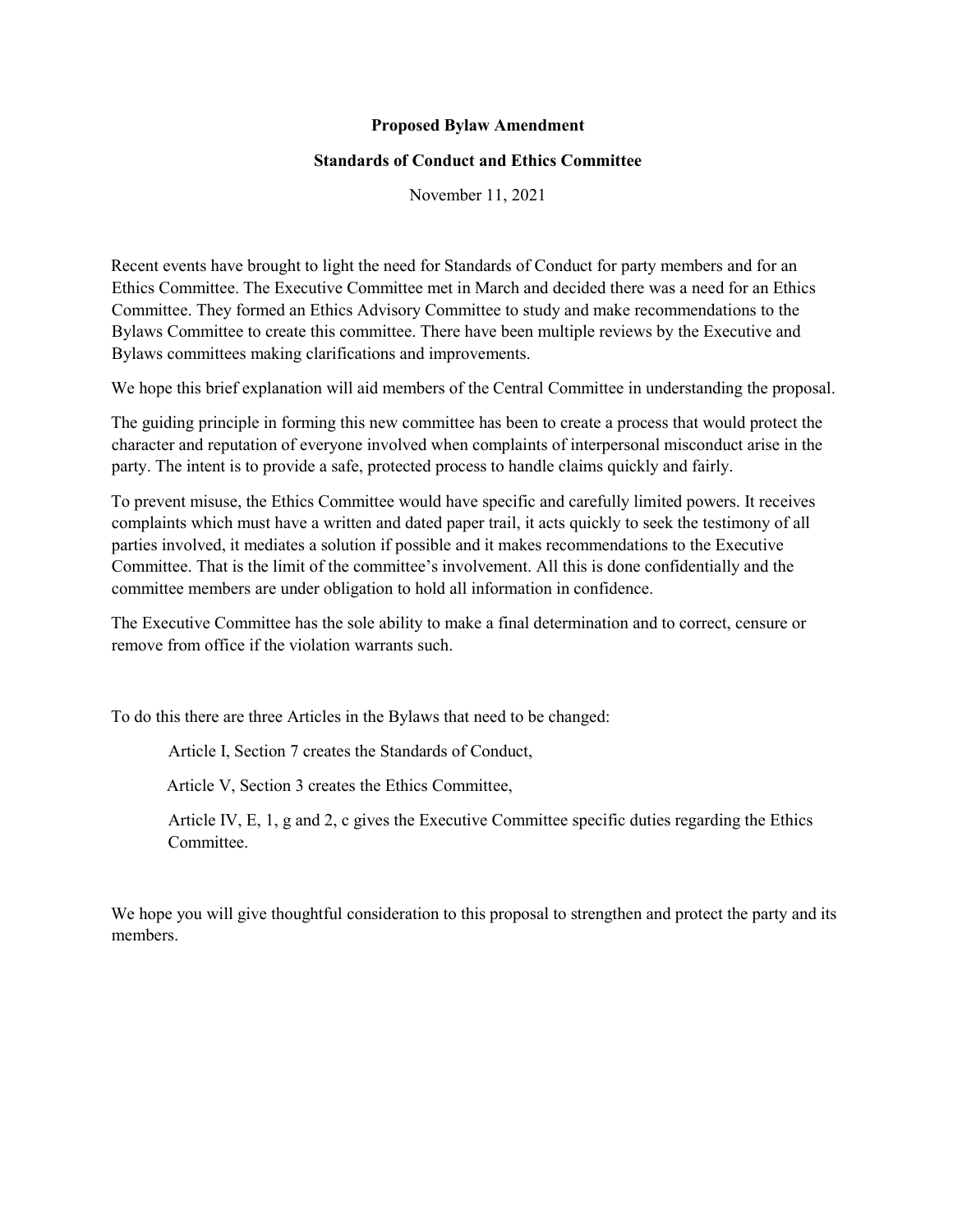# Proposed Bylaw Amendment

### Ethics Standards and Ethics Committee

November 11, 2021

## Art. I (Salt Lake County Republican Party)

### Section 7. Standards of Conduct

- A. All elected, appointed, hired, auxiliary, volunteer members and party candidates acting in their party functions shall conduct themselves according to the following standards.
- B. Said members shall conduct themselves with honesty, fairness, civility, respect for others and good faith.
- C. Said members shall refrain from inappropriate or derogatory language, or use of the party or party resources for personal gain.
- D. Executive officers, publicly elected officials and candidates are in the public eye and have a special responsibility to the party. They shall conduct their personal, professional and political activities with the highest degree of honesty, integrity, and morality.

### Art. V (Committees)

### Section 3. Ethics Committee (this is a new Section 3, and renumber)

- A. The Ethics Committee shall be a standing committee.
- B. The committee shall consist of 7 members. No members of the Executive Committee, elected officials, their staff, or candidates for elective office shall serve on the committee.
- C. Each of the six regional district chairs shall appoint one member from their district and the executive officers shall appoint one member at-large. Each appointee shall be ratified by the executive committee. Vacancies shall be filled in the same manner.
- D. Term of office shall be two years, with three members being appointed in odd years and four being appointed in even years. (Proviso: All seven shall be appointed in 2021, three for two years and four for three years, the order determined by drawing lots. This proviso to be removed after 2021.)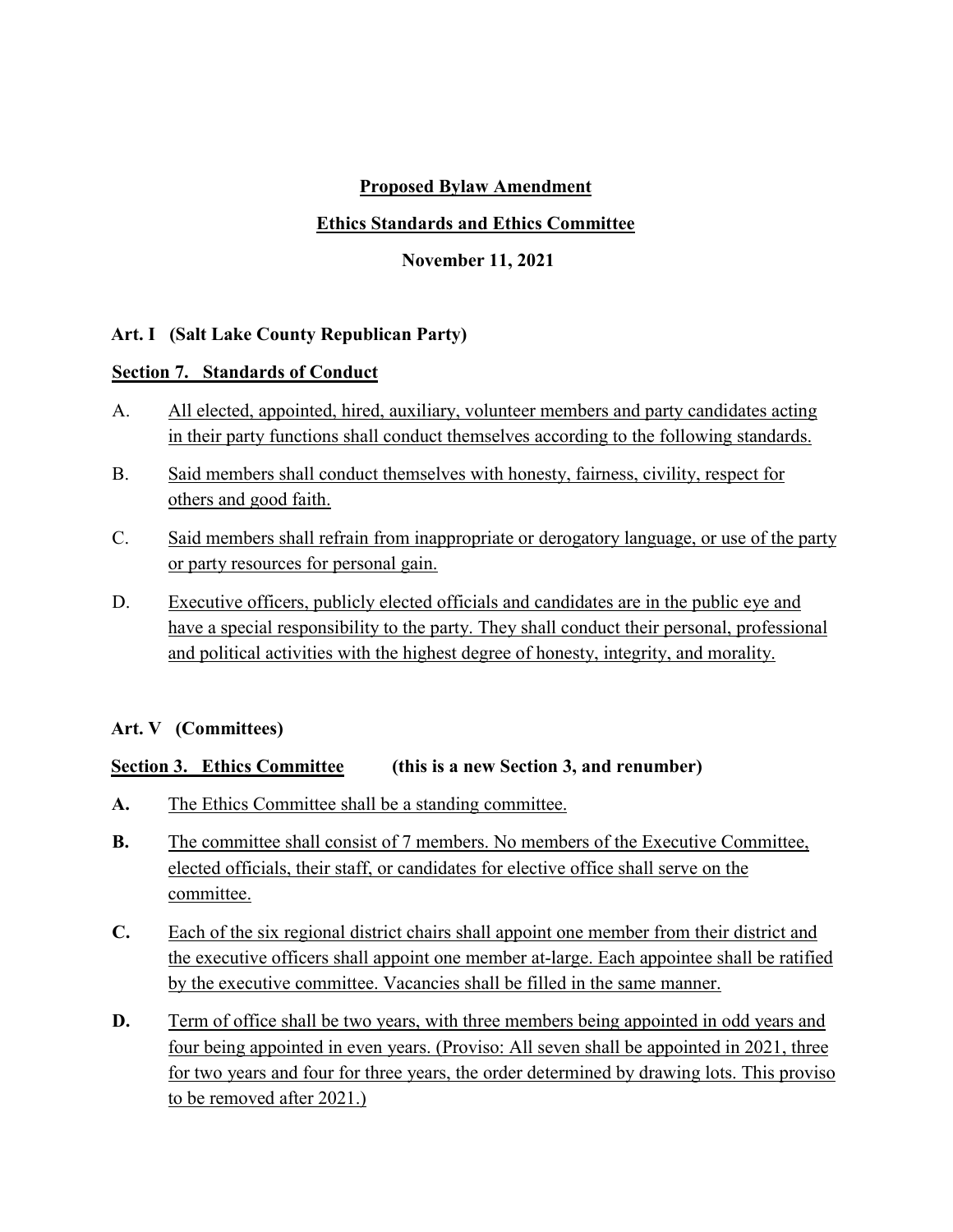# E. Powers and Duties

- 1. The committee shall elect their own chair who shall be responsible to call and chair meetings, report the committee's findings and recommendations to the executive committee. The chair may designate an acting chair if unable to attend to these duties.
- 2. The committee shall be the exclusive point of contact for members of the party to make reports or claims of violations of the Standards of Conduct.
- 3. Reports or claims shall be made in writing, signed and dated, to any member of the committee, who shall counter-sign and date the claim and provide a copy to the member making the claim.
- 4. The committee member shall without delay report it to the committee chair who shall call the committee to meet as soon as possible and act on the claim.
- 5. The committee's jurisdiction is the Standards of Conduct in the party Bylaws. The Executive Committee has jurisdiction for the rest of the Bylaws. The committee shall not deal with claims of civil or criminal law. Claimants should be encouraged to report illegal activities to appropriate authorities.
- 6. If it is deemed advisable, or if requested, that involved parties not interact in party functions, the committee shall advise party leadership and the party shall make available alternative contacts to avoid direct interaction.
- 7. The committee shall conduct private hearings, seek testimony from all parties involved and from witnesses, if possible; make findings and privately report findings and recommendations in writing to the Executive Committee in a regularly scheduled or emergency meeting in closed session.
- 8. The committee may mediate a solution if the matter can be resolved by a mutual written agreement between the involved parties. If so, no further action shall be taken by the committee.
- 9. The committee's responsibilities for any case conclude with the report to the Executive Committee. The Executive Committee has the sole power to correct, censure or remove a party member(s) from office or assignment for Standards violations. The Executive Committee shall notify the parties involved of the disposition of the case in writing. Decisions of the Executive Committee shall be final.
- 10. To protect the character and reputation of all persons involved, the committee shall keep all information heard or received in cases brought before them in